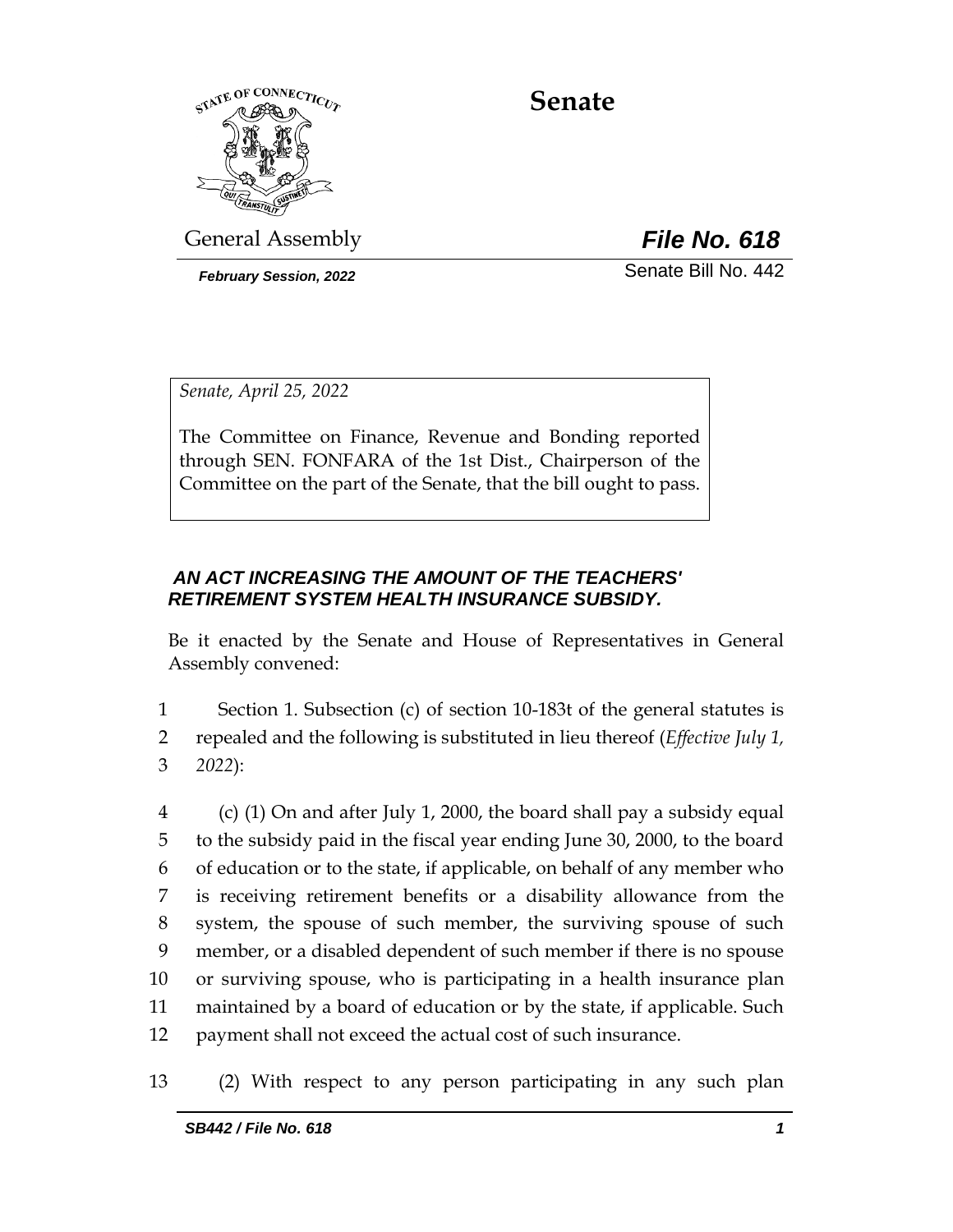pursuant to subsection (b) of this section, the state shall appropriate to the board one-third of the cost of the subsidy, except that, for the fiscal year ending June 30, 2013, the state shall appropriate twenty-five per cent of the cost of the subsidy. On and after July 1, 2018, for the fiscal year ending June 30, 2019, and for each fiscal year thereafter, fifty per cent of the total amount appropriated by the state in each such fiscal year for the state's share of the cost of such subsidies shall be paid to the board on or before July first of such fiscal year, and the remaining fifty per cent of such total amount shall be paid to the board on or before December first of such fiscal year.

 (3) No payment to a board of education pursuant to this subsection may be used to reduce the amount of any premium payment on behalf of any such member, spouse, surviving spouse, or disabled dependent, made by such board pursuant to any agreement in effect on July 1, 1990.

 (A) On and after July 1, 2012, but prior to July 1, 2022, the board shall pay a subsidy of two hundred twenty dollars per month on behalf of the member, spouse or the surviving spouse of such member who: **[**(A)**]** (i) Has attained the normal retirement age to participate in Medicare, **[**(B)**]** (ii) is not eligible for Medicare Part A without cost, and **[**(C)**]** (iii) contributes at least two hundred twenty dollars per month towards his or her medical and prescription drug plan provided by the board of education.

 (B) On and after July 1, 2022, the board shall pay a subsidy of three 37 hundred fifty dollars per month on behalf of the member, spouse or the surviving spouse of such member who: (i) Has attained the normal retirement age to participate in Medicare, (ii) is not eligible for Medicare Part A without cost, and (iii) contributes at least three hundred fifty dollars per month towards his or her medical and prescription drug 42 plan provided by the board of education.

This act shall take effect as follows and shall amend the following sections:

| Section 1 | ാറാ<br>$I_1, I_2, 1$<br>1111,<br>LULL |  |
|-----------|---------------------------------------|--|
|           |                                       |  |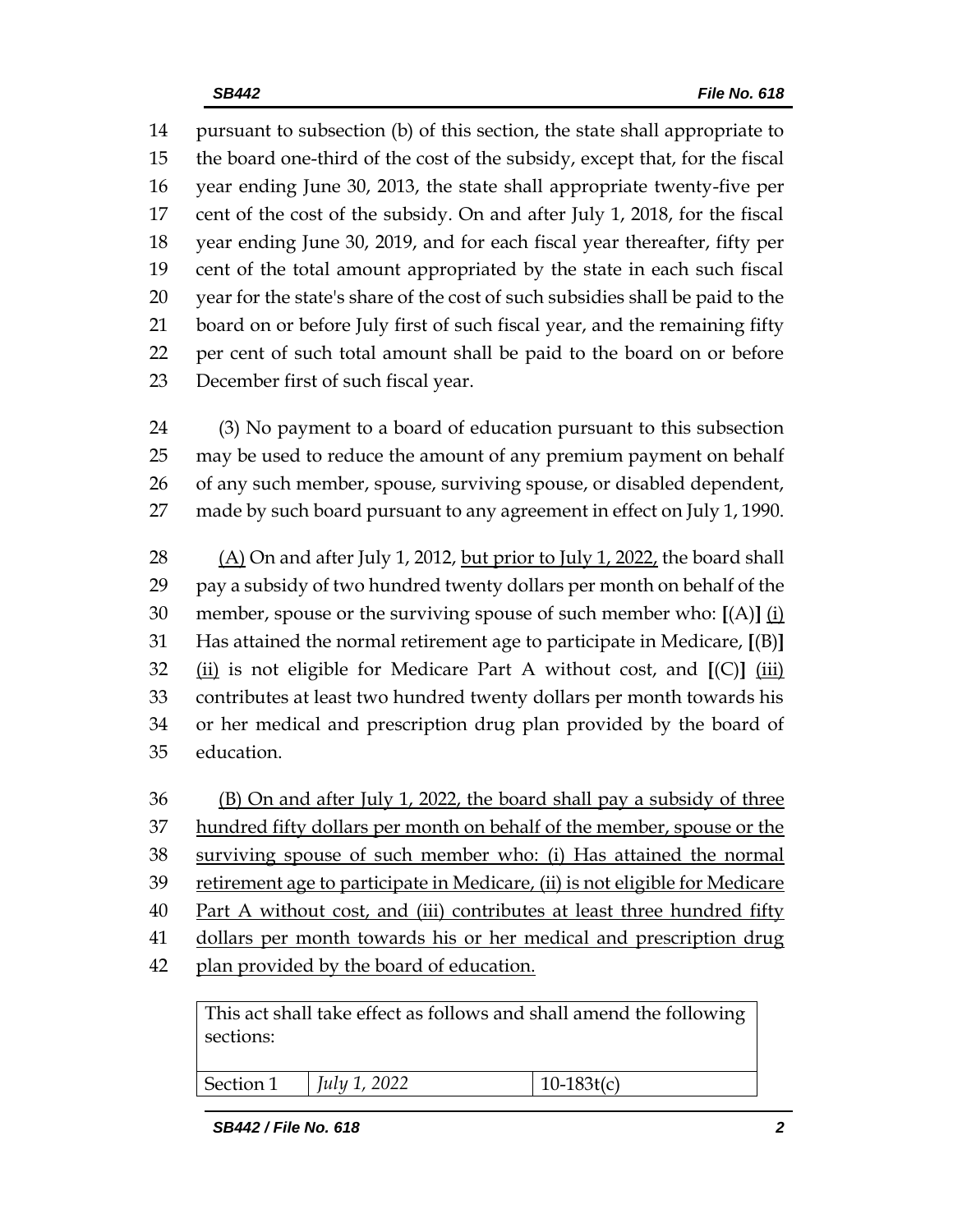*FIN Joint Favorable*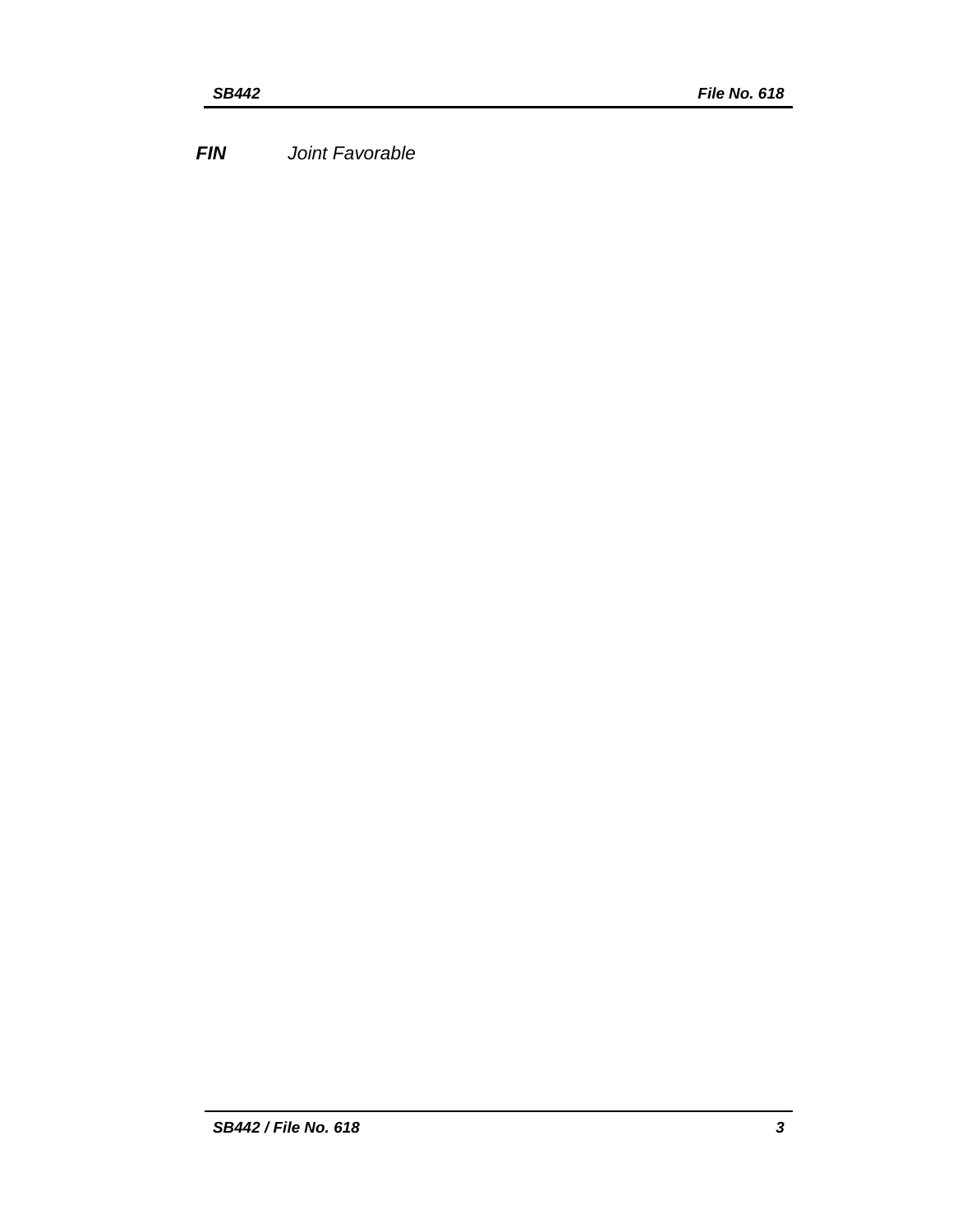*The following Fiscal Impact Statement and Bill Analysis are prepared for the benefit of the members of the General Assembly, solely for purposes of information, summarization and explanation and do not represent the intent of the General Assembly or either chamber thereof for any purpose. In general,*  fiscal impacts are based upon a variety of informational sources, including the analyst's professional *knowledge. Whenever applicable, agency data is consulted as part of the analysis, however final products do not necessarily reflect an assessment from any specific department.*

### *OFA Fiscal Note*

#### *State Impact:*

| <b>Agency Affected</b>   | <b>Fund-Effect</b> | FY 23 \$      | FY 24 \$      |
|--------------------------|--------------------|---------------|---------------|
| Teachers' Retirement Bd. | GF - Cost          | Approximately | Approximately |
|                          |                    | 600,000       | 600.000       |

Note: GF=General Fund

### *Municipal Impact:* None

#### *Explanation*

The bill, which increases, from \$220 to \$350, the per person monthly municipal health insurance subsidy provided by the Teachers' Retirement Board (TRB) to eligible retirees and their dependents, results in an estimated cost of approximately \$600,000 in FY 23.

The TRB municipal health insurance subsidy account funds the state's one-third share of the TRB municipal subsidy cost. The remaining two-thirds of the cost of the increased subsidy is funded by the Teachers' Health Insurance Fund that is supported by active teachers' contributions of 1.25% of salary.

sHB 5037, the revised FY 23 budget bill, as favorably reported by the Appropriations Committee, appropriated \$4.74 million to double the two TRB municipal health insurance subsidies: from \$110 to \$220 per monthly for most eligible members and from \$220 to \$440 per month for members who are 65 or older, not Medicare eligible and paying more than \$440 per month for health insurance.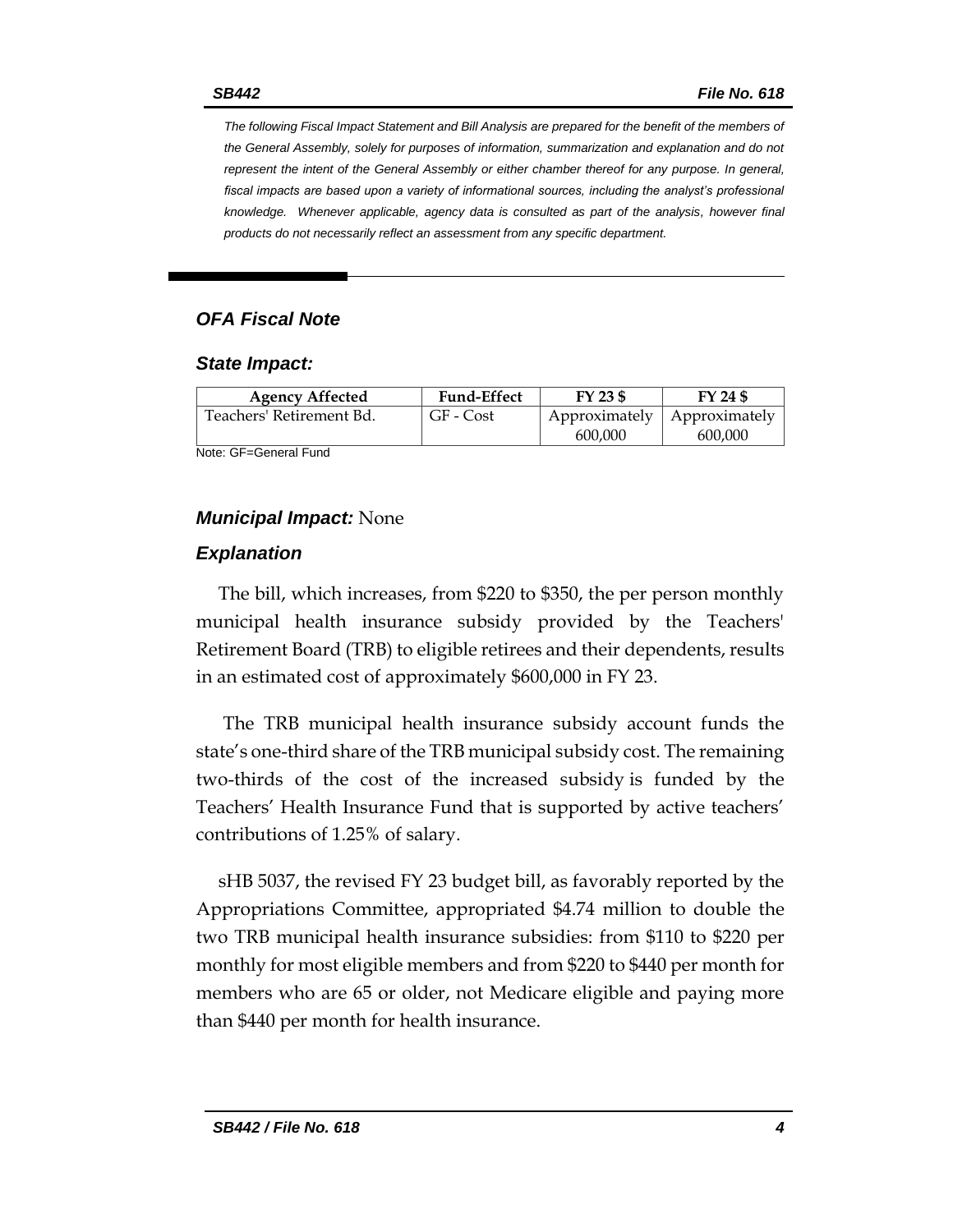# *The Out Years*

The annualized fiscal impact identified above would continue subject participation and legislative action.